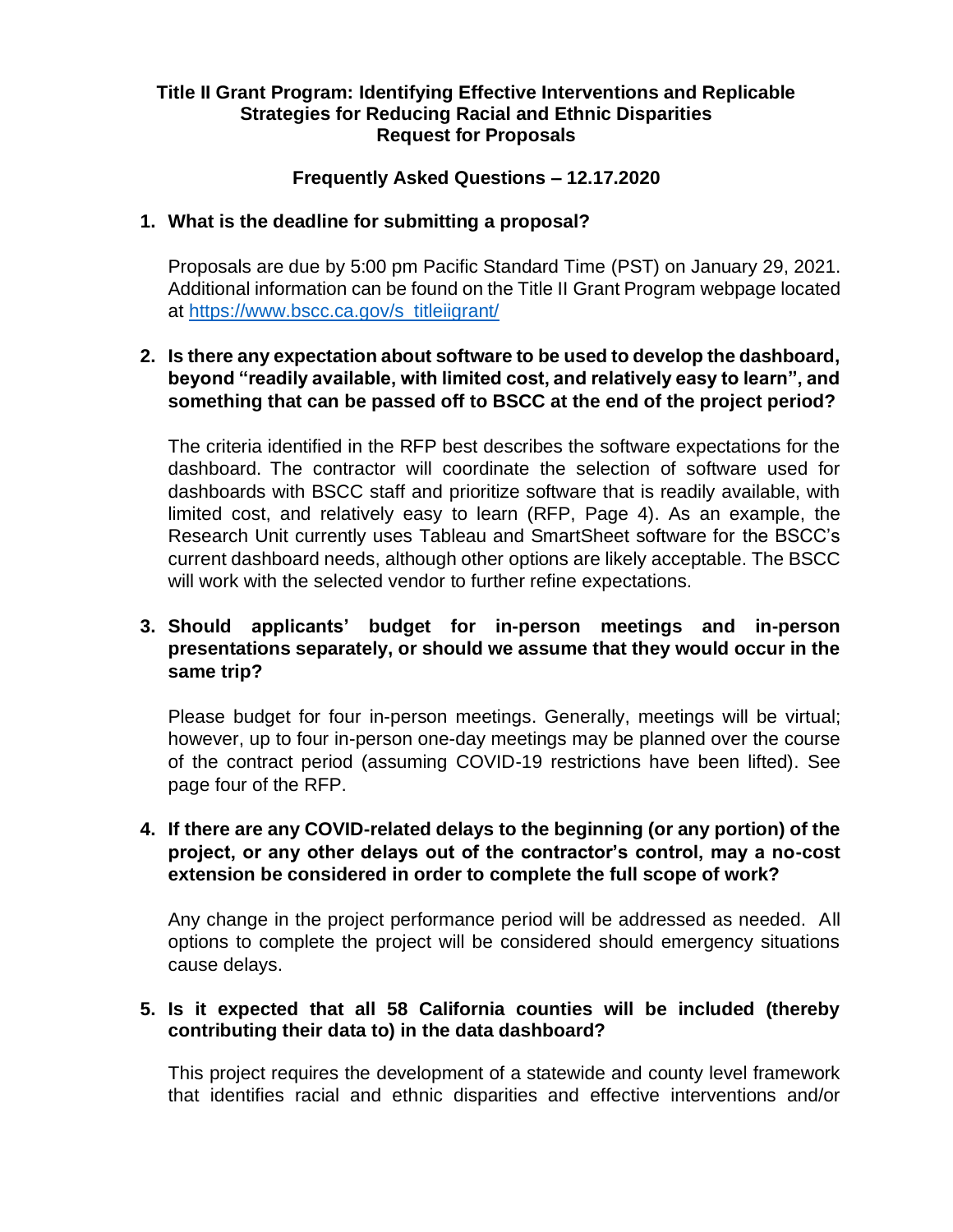## **Title II Grant Program: Identifying Effective Interventions and Replicable Strategies for Reducing Racial and Ethnic Disparities Request for Proposals**

## **Frequently Asked Questions – 12.17.2020**

replicable strategies for addressing racial and ethnic disparities in California. Currently, statewide juvenile justice data (race, ethnicity, age, arrests, etc.) is reported by the cities and counties directly to the California Department of Justice (CA DOJ) Office of Research. Requests for this information will be coordinated with the BSCC's Research Unit and the CA DOJ. However, as noted in Question #6, individual county participation may vary.

# **6. Will there be a point person for the Title II work within each county?**

There will not be a point person at each county for data collection and development of the data dashboard. The BSCC will assist with identifying appropriate contacts a based on the method provided by the contractor for the counties participating in the in-depth review sample (see rating factor 2.1, fourth bullet of the RFP).

# **7. How many counties is BSCC expecting to be included in the in-depth review?**

There is no set number of counties for the in-depth review. The proposal should contain a description of how the sampling methodology will be developed. The proposal should also include an anticipated number of in-depth reviews and costs to complete the reviews while considering the amount of funds available and length of time to complete the project.

# **8. What types of materials or resources will be made available to the evaluator to conduct the in-depth review (e.g., staff time for interviews, any documentation of policies and practices)?**

The expectation is that any materials and resources needed to complete the indepth review are detailed in your proposal. The materials and resources would need to be provided by the counties and agencies within counties that are included in the in-depth review.

## **9. Does BSCC anticipate broader technical assistance via webinars, written materials, etc. for all counties, or only among those identified for additional follow up?**

The technical assistance for this project is limited to the identified counties participating in the in-depth review and to the BSCC.